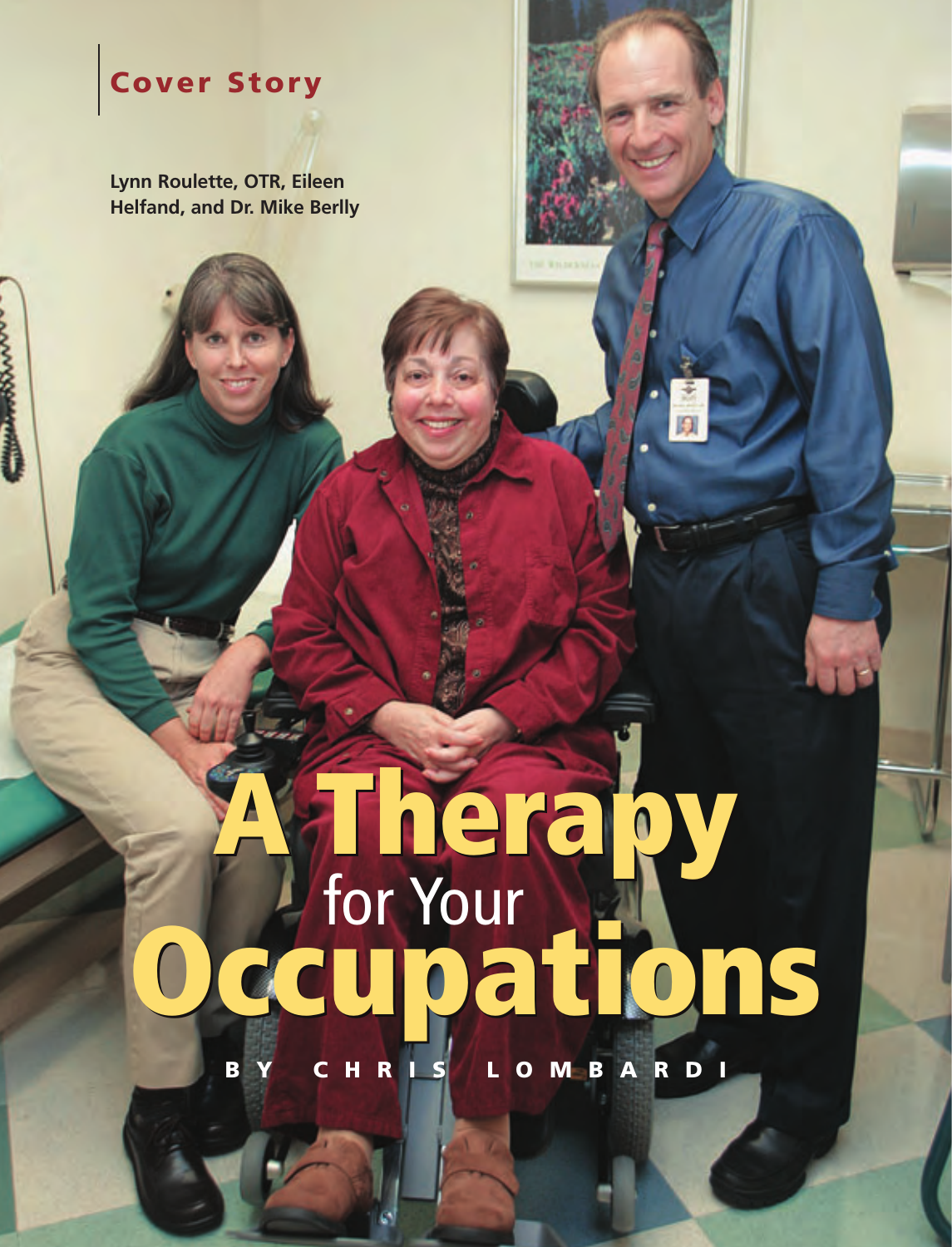pain. n the 11 years since her MS diagnosis, Eileen Helfand has rarely been inspired to give thank-you gifts to medical personnel: her spastic legs and hands have had her in too much pain. But that's changed. This summer, she found herself buying Lynn Roulette, OTR, some jars of her favorite fresh California jam. Roulette is an occupational therapist who works in the clinic of Michael Berlly, MD, chair and medical director of the Rehabilitation Department at the Santa Clara Valley Medical Center. She's also been Eileen's coach for the past two years.

Occupational therapy—along with physical and speech therapy—is part of the larger process called **rehabilitation**: the ongoing coaching that can help a person with MS, or any other challenging illness, stay on top of his or her game. (See page 38 for news about a major statement on rehabilitation issued by the National MS Society in 2004.)

"I prescribe physical therapy for range of motion, spasticity control, and gait problems," Dr. Berlly said. "Speech therapy is used for cognitive retraining and swallowing evaluations. I prescribe occupational therapy for almost everything else." He introduced Eileen Helfand to Roulette the day she came to his clinic.

Occupational therapists (or OTs) help assess and manage "activities of daily living": that's everything from brushing your teeth to driving. OTs are the first line of defense against the fatigue that impacts over 80% of people with MS. And OTs are often the first medical professionals to hear when someone is affected by the changing nature of the illness.

"When something new comes up, people with MS tend to tell their OT first," Dr. Berlly said. A person's relationship with an OT tends to be fairly personal.

"Being able to look at the whole spectrum of what a person does puts us in a unique position," said Nancy A. Lowenstein, MS, OTR, BCN, clinical assistant professor at Boston University's Sargent College of Health and Rehabilitation Sciences.



**Physical medicine & rehabilitation physician Eddy Chan shows Helfand a finger exercise.**

Theodosia "Teddy" Kelsey, OTR, FAOTA, who has been working with people with MS for over 35 years, sees the OT as a "top problem solver," collaborating with people to address "whatever they need and want to do."

## **A lifelong relationship begins with a conversation**

At the beginning of an OT evaluation, the main questions are: **What is this person actually able to do? How much help do**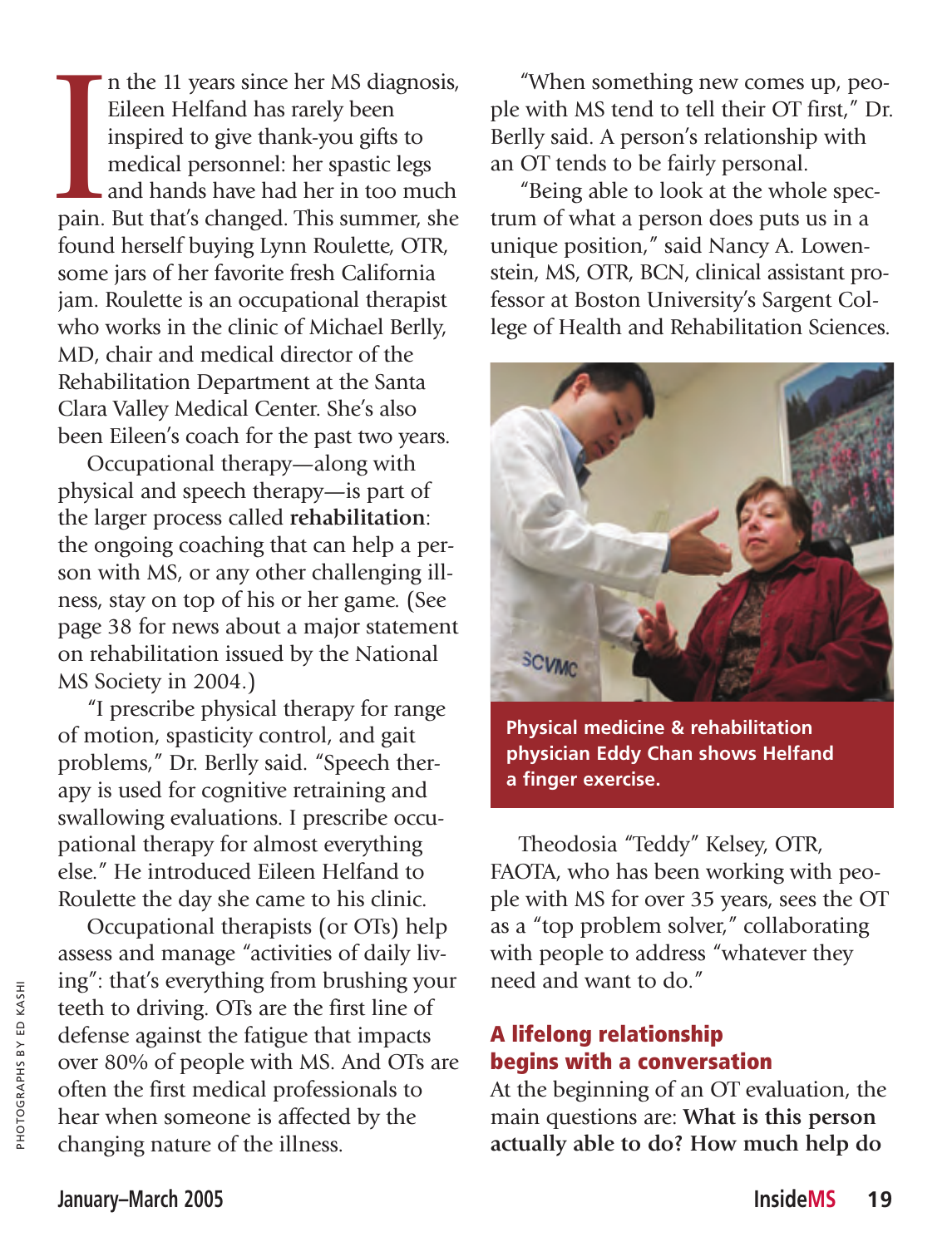

**The "how are you doing" check list.**

**they need?** To answer these questions, the OT may do a series of tests. But even more important is asking the right questions.

"I use narrative," Dr. Berlly said. He described eliciting people's stories about their daily activities, one by one. Then he tests coordination, strength, and energy. Dr. Berlly uses a 0–5 motor scale in assessing strength, and "I also note how rapidly a person fatigues." All this enters into the narrative.

Teddy Kelsey always starts by asking: **What's the one thing that frustrates you the most?** After what she calls a "troubleshooting" session, she'll ask another series of questions. "There are problems or challenges a person might not think about until you ask," Kelsey said. Many OTs agree: Persistent questioning, if done right, gives the most accurate picture of the challenges a person with MS is facing.

The more experience a practitioner has with MS, of course, the more he or she will know what to ask. Nancy Mazonson, OTR, who practices in the Boston area, says it's also often a matter of asking **enough** questions. "Some people have been coping with this disease for so long," she said, that what

might, to an individual, be "no big deal" throws up red flags to an OT. A person might think that 3–4 falls a week, or fainting once a day, is just part of the process. The OT is likely to think it requires attention, and perhaps medical evaluation.

One of Mazonson's patients told her that urinary issues were not of primary concern, but on further questioning, "I find out he's transferring 25 times a day from his wheelchair [to the toilet]," Mazonson said.

Thus, the OT evaluation often yields referrals. This man needed a urologist to tame his bladder problems. Others need nurses for symptom management, neuropsychologists for cognitive issues, or speech/language professionals for speech difficulties.

The OT assessment is not complete, however, until the therapist has visited the person's home and workplace. "Maybe they haven't mentioned all the rugs everywhere when they mention falling," Kelsey said. Knowing the specific challenges at hand can ensure that the rehabilitation plan makes sense for the person.

#### **The plan**

After assessment, the OT and the client develop a plan together. It will likely include:

■ **energy conservation strategies**, to enable the person to enjoy expending energy on what is most important to him or her;

■ **exercises**, to prevent deconditioning and compensate for damaged nerves; and

■ **adaptations** in the home and work environment.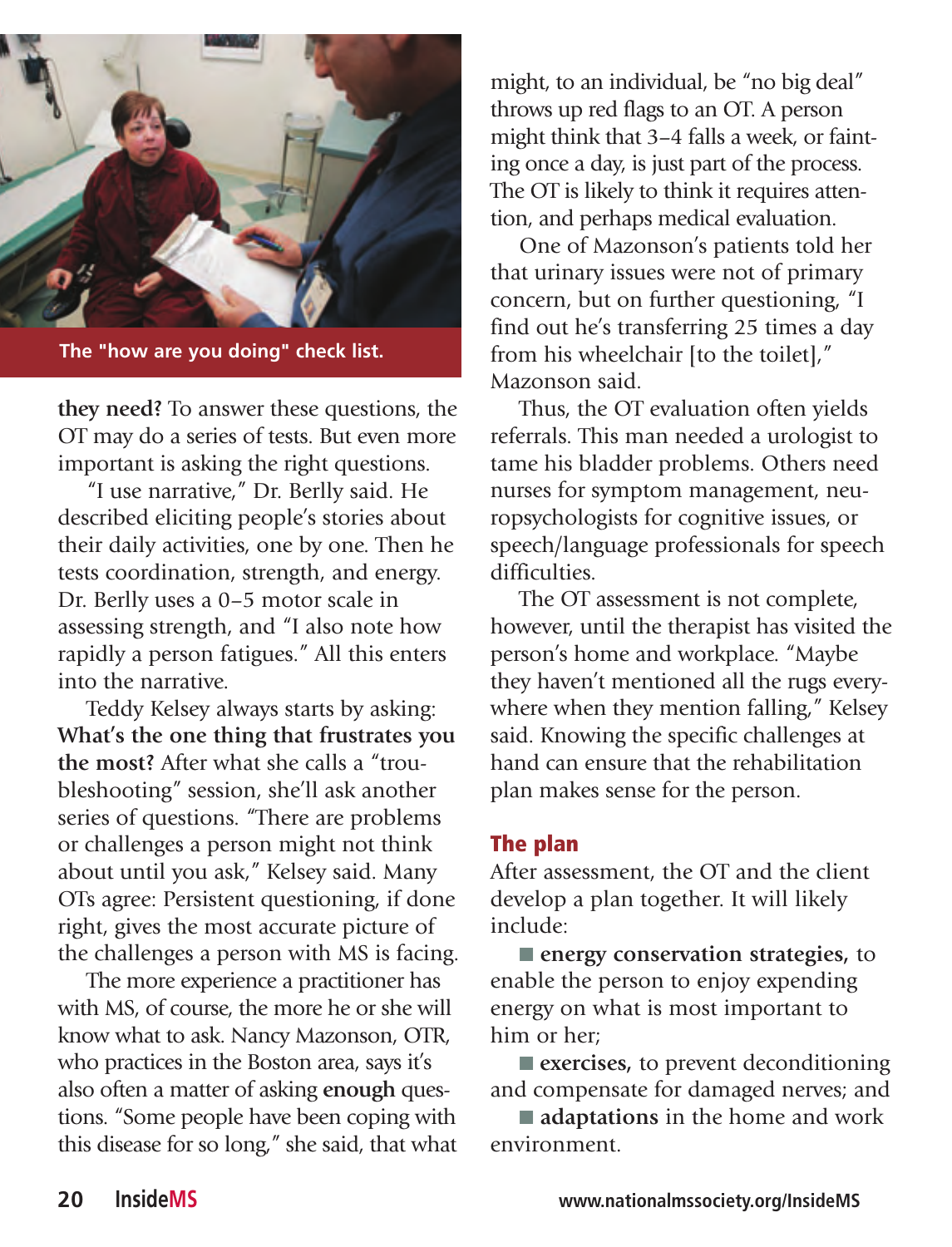#### **Energy: the most precious resource**

Whenever she talks to a newly diagnosed client, Kelsey starts with energy conservation. In MS, she emphasizes, the moment you feel yourself starting to fatigue, you **have** to rest. "It's really about teaching people to deal with the effects of the disease," Kelsey said. Dr. Berlly concurred. "I want to teach my patients strategies, to look at how they plan their activities, how their home is arranged," he said. "How cluttered is their house? Their calendar? How much time do they spend just getting together the things they need for a task?"

"People desperately want to keep doing what they've been doing all along," Nancy Mazonson said. Only over time can she introduce some of the strategies for conserving energy, like using a mobility aid. She may say, **remember how you fell?** "There's a big



**PT assistant Cindy Salazar demonstrates weight bearing for spasticity management for Lloyd Olmstead.**

emotional piece to any lifestyle change," Mazonson pointed out.

Lifestyle change can be more fluid in partnership with an OT. The OT not only understands good strategies to try, but also knows what kinds of community and financial resources can make them happen.

### **Exercising your arms, your brain, and your mind**

**Upper-body retraining.** "Rehabilitation is not just compensatory," said Mindy Aisen, MD, of the Veterans Administration (VA) and former director of Rehabilitaton Research for Cornell University's Burke Rehabilitation Hospital. While it's important to conserve energy and rest when necessary, it's absolutely possible to recover some function. "Upper-extremity therapies work," Dr. Aisen said.

Rhythmic movements, finger-tapping, even video games are being used by some

MS centers. OTs may also splint some portion of a weak arm to help train the unaffected muscles. And new techniques are always being researched by the VA and others. These include electrical stimulation of bladder functions and deep brain stimulation to control tremor.

**Stretching.** When Eileen Helfand was first referred to Dr. Berlly, they immediately put together a set of stretching exercises to ease the stiffness and spasticity that affected nearly all her muscles. When her husband, a retired physicist and her full-time care partner, learned how to stretch her, it made ordinary tasks much easier. Stretching can also reduce the stress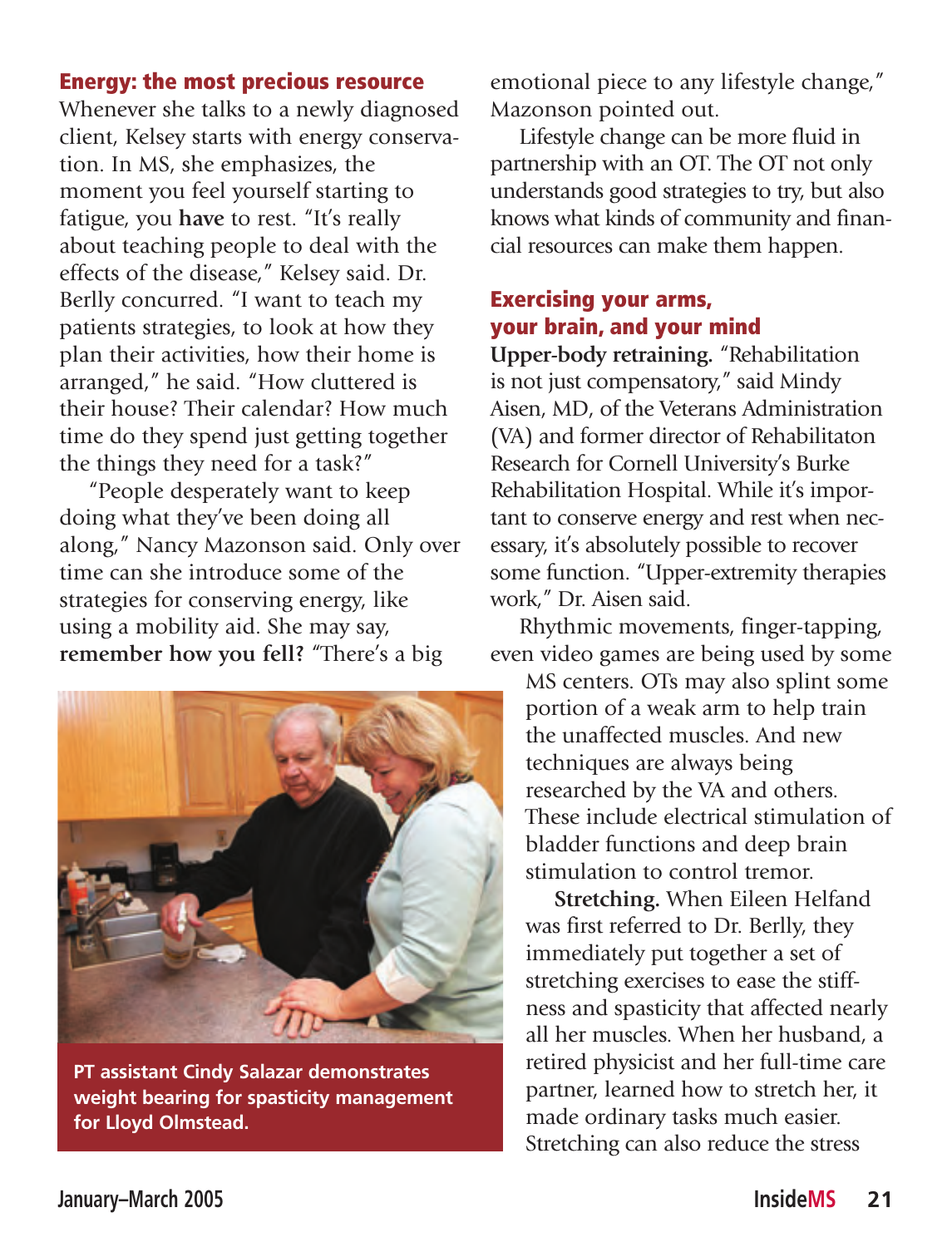

**OT Renee Coates tests Charlie Hart's grip strength . . .** 

that makes MS so difficult to cope with.

**Cognitive strategies***.* Memory, processing, and attention problems can affect everything from work to home tasks to driving—with potentially lethal results. Susan Lillie, OTR, CDRS, director of the Adaptive Driving Program at Santa Clara Valley Medical Center, works to see if errors of inattention can be corrected: "We ask people to introduce a new driving behavior" amid the multiple stimuli of the road. OTs will practice being "active passengers" in the back seat: "We'll play a little game, **Who sees it turn to red first?**" Other OTs will work with people on somewhat more conventional memory jolts: lists, flashcards, prominently posted calendars.

#### **Adapting your environment**

"Many people don't realize how much can be done to make life safer and easier," Lowenstein said. Some changes are expensive, others not at all. A few of the many possible changes to the rooms in which we spend our lives include:

**The office.** Would you benefit from an adaptive keyboard? Voicerecognition software? Different furniture? OTs can make recommendations, refer you to manufacturers, and advocate for the changes with your employer. Kelsey says she's often been part of official negotiations between employers, rehabilitation agencies, and her clients.

**The kitchen.** Changes can be simple, like a one-handed can opener, or more comprehensive. "I'm a big fan of a stool, so you can sit down and cook," Kelsey said. "And reachers, so you don't have to stand up so much." Add a wheeled cart, to move supplies and meals around, and other redesigned gadgets like a one-handed salad spinner or elbowlength oven mitts. The kitchen itself can also be changed: A pullout drawer can be turned into a cutting board. Cabinet doors under the sink can be removed, making sitting at the sink possible.



**. . . and his dexterity.**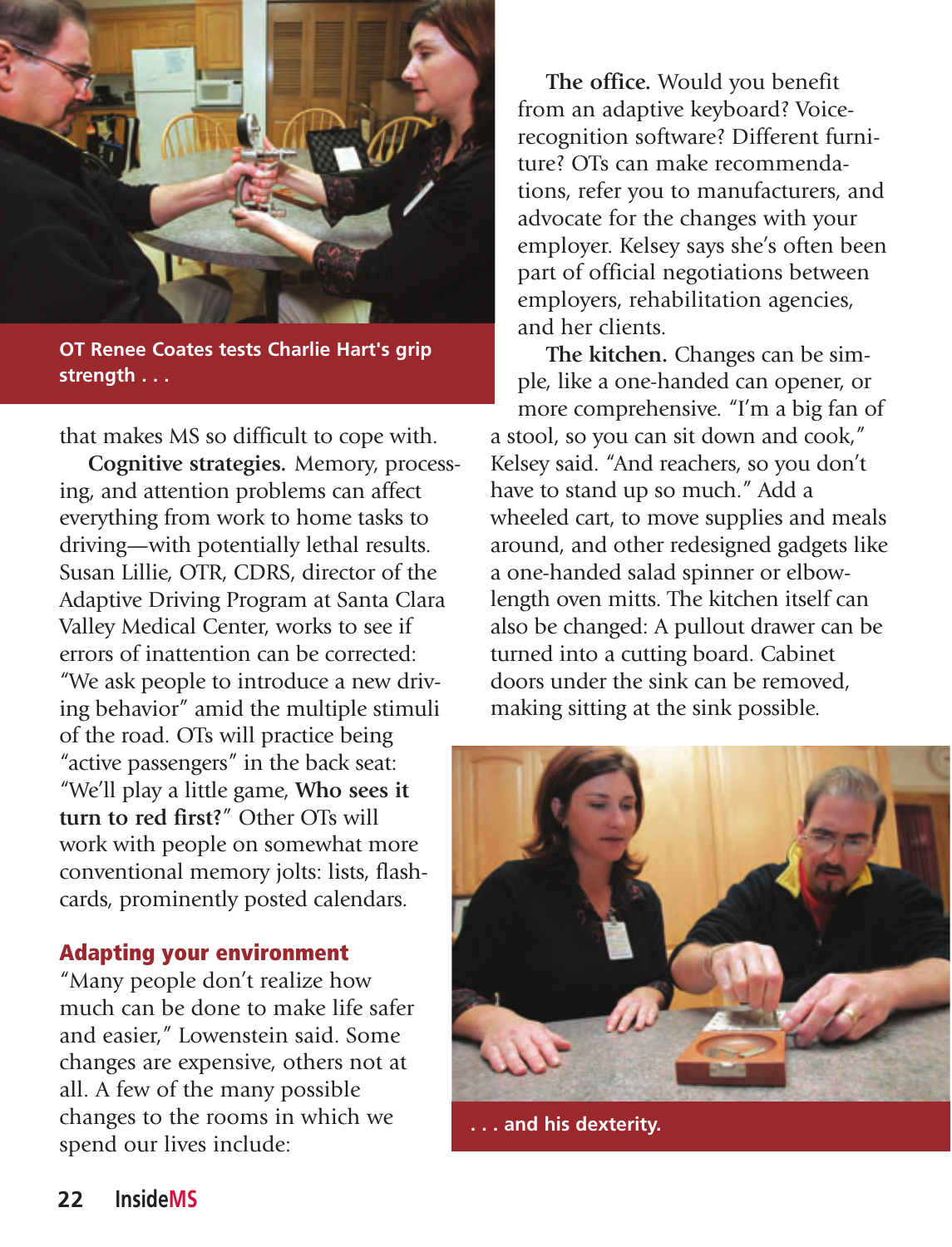**The bathroom.** When Lynn Roulette came to Helfand's house, they focused a lot of attention on the bathroom. "Lynn gave me some tips on showering and dressing. Later we had the shower remodeled, enlarging it to fit a shower wheelchair and adding a shower board to make transfers easier." A shower massage, like the one many people buy just as a treat, can help conserve energy. So can a bench. Grab bars, now available in all sorts of attractive colors and designs, can help a person who can stand, but who wobbles.

**The rest of the house.** Getting rid of throw rugs isn't expensive. Nor are plugin night lights. Simple transfer boards, to help people in and out of bed, and more grab bars might prove valuable. Addressing **clutter** is crucial.

More extensive changes include widening doorways to accommodate wheelchairs; installing handrails in hallways; making half-height steps; adding a mechanical stair-lift. Marlene Weiner, OTR, founder of Interiors for Independence, a company that develops such modifications, emphasizes that handrails and grab bars are now "very attractive. They are not like the ones you see in the hospital."

**In the car.** At every appointment, Mazonson asks: "Did you drive here?" If the person answers yes, she then does a series of tests to see if the driving may have been affected by the person's fatigue, weakness, lack of peripheral vision, or cognitive issues.

"Depending on the deficits, a simple change in the brake might be enough to make driving safer," Susan Lillie, OTR, said. "If not, we go to full hand controls.

If the driver's in a wheelchair and needs to transfer frequently, then we go to a van that's been adapted to admit a wheelchair and a ramp. And sometimes a person has to let driving go."

Helfand, whose vision has deteriorated over the years, made the decision last year. "It's not safe for me to drive," she said. She now depends on her hus-



**Adaptive devices—like this long-handled shoe horn—preserve independence.**

band and on the local para-transit agency: "But for para-transit, you have to make an appointment two days in advance. It's not convenient."

Lillie favors a new trend called "volunteer drivers," pioneered by agencies around the world, in which a core of community volunteers offer to drive those who can't do so. Lillie cited the Beverly Foundation, a senior transportation organization in Orange County, Cal-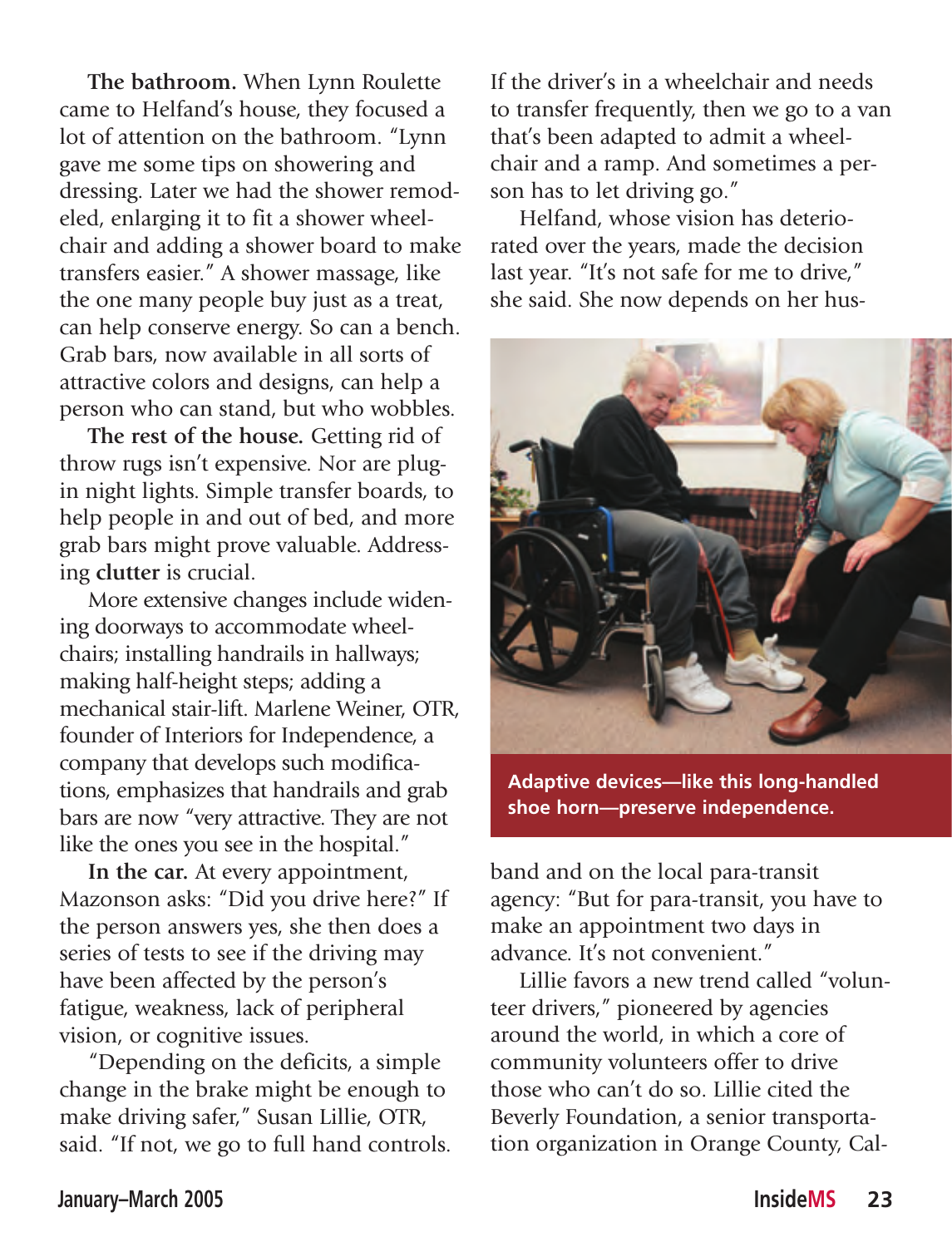

**Independence includes pet care. Candy Stoddard gets tips on grooming Hershey.**

ifornia, which started PasRide (Pals and Seniors Ride). Numerous senior agencies from Alabama to British Columbia have similar programs. The Independent Transit Network in Portland, Maine, uses automobiles and both paid and volunteer drivers to provide door-to-door service, 7 days a week, 24 hours a day, according to their Web site. People who use the service open accounts and pay for their rides by the mile.

For some, the ultimate solution involves moving to live in areas where driving is less necessary, such as major cities or small towns.

#### **How often? Who pays?**

How often should a person with MS be re-evaluated by an OT? Dr. Berlly stresses that this varies widely with each person based upon their symptoms and rate of

progression. He recommends: "A physiatry visit every 3–5 months, at which time the need will be determined for additional OT. As a general rule, OT re-evaluations are needed biannually. If a physiatrist is not available, OT re-evaluations may be needed more frequently."

The National MS Society has just issued a new "Expert Opinion Paper on Rehabilitation", which states among its recommendations:

■ The complex interaction of motor, sensory, cognitive, functional, and affective impairments, in an unpredictable, progressive, and fluctuating disease such as MS, requires periodic reassessment, monitoring, and rehabilitative interventions.

■ Third-party payers should cover appropriate and individualized restorative and maintenance rehabilitation services for people with MS.

This is in opposition to the position taken by Medicare and, by extension, private insurers, which have tended to require "evidence of improvement." However, none of the clinicians interviewed reported much trouble being reimbursed by Medicare. The 2003 Medicare legislation lifted the annual limits on the number of OT sessions—although the cap is slated to be restored in 2006.

#### **A change is in the air**

According to Christina A. Metzler, chief Public Affairs officer for the American Occupational Therapy Association, "More insurers are beginning to recognize that reducing the rate of decline is justification enough for the therapy."